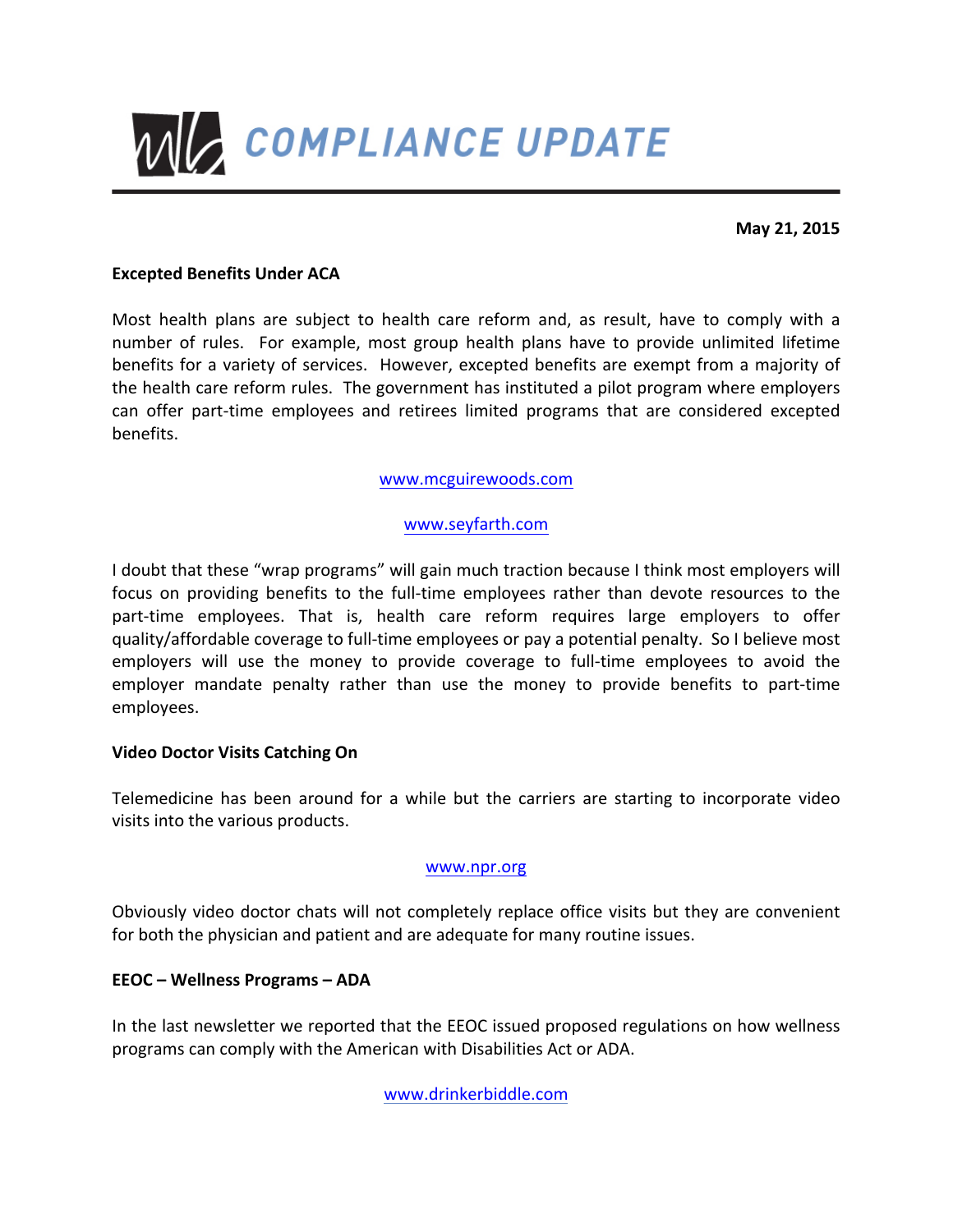#### www.constangy.com

### www.icemiller.com

The rules are only in proposed format but it is an important topic so I thought I would throw in a couple more articles on the topic.

# **IRS Form 1094 and Form 1095 - ACA Reporting**

We have included numerous articles on the new health care reform reporting requirements applicable to large employers and all employers sponsoring self-funded health plans. This article talks about the reporting requirements when staffing or leasing agencies, PEO or multiemployer plans are involved.

# benefitsbryancave.com

If you are using a staffing or leasing agency, PEO or contributing to a multiemployer plan you need to contact those entities to ensure you will be able to comply with the reporting requirements for 2015.

The IRS has also started issuing how entities will actually submit the forms to the government and, not surprisingly, the devil is in the details.

# www.healthcarereformdigest.com

If you plan to submit the forms to the IRS electronically, you need to get your IT people involved now and review this article.

#### **Paid Interns and ACA**

Summer is just around the corner, and a lot of employers hire summer interns. If they are paid, then you need to consider the potential impact under the employer mandate or play or pay rules.

blogs.haynesboone.com

# redalertpolitics.com

# news.camlife.com

You cannot just assume that one need not offer them health coverage. You need to analyze the facts to determine if you are required to offer them coverage or face penalties under health care reform.